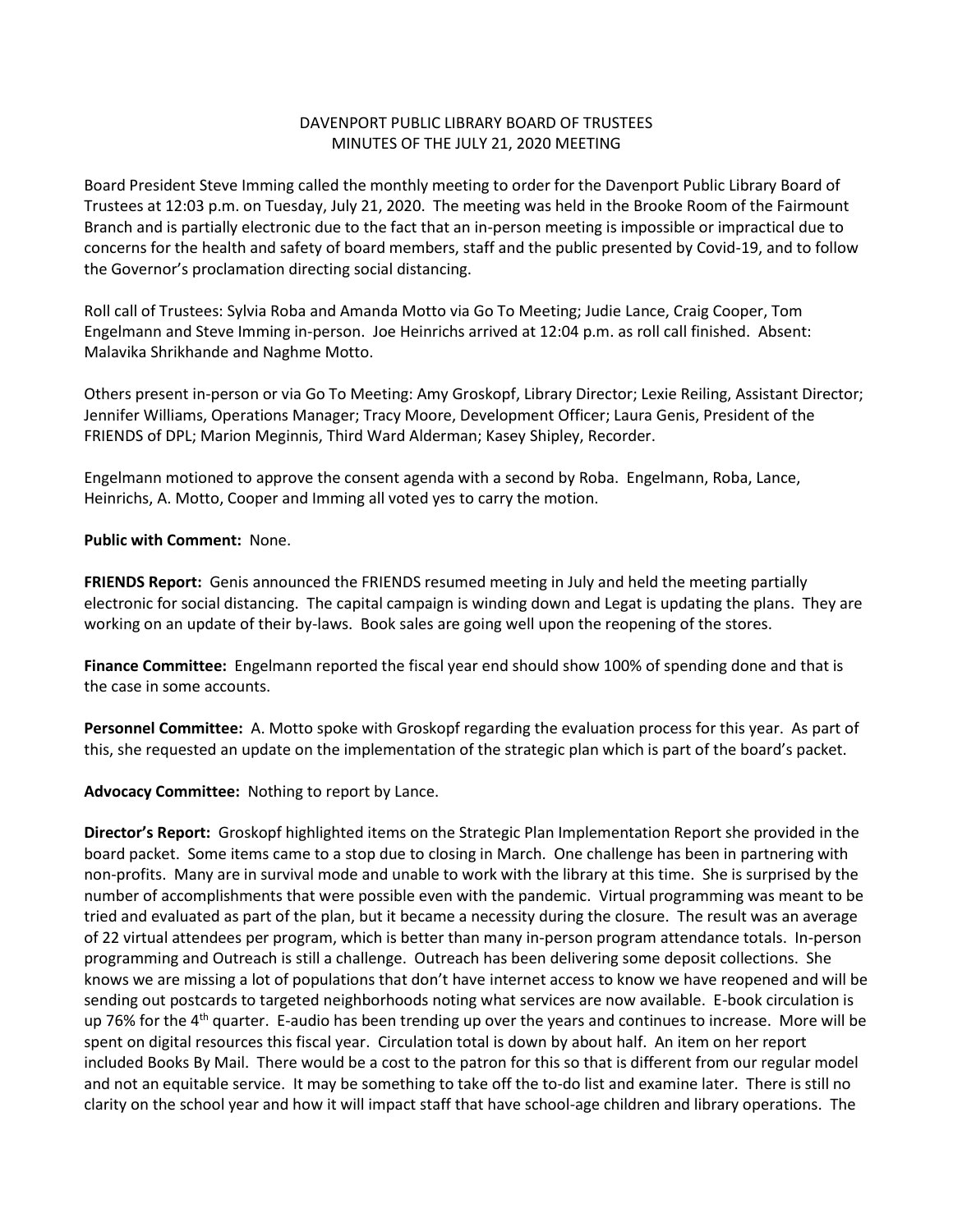city is working on a new policy and she is hoping to see it this week. We have staff living all over the area so many school districts are represented.

**Council Liaison Report:** Meginnis is glad to be back meeting with the board as she missed the last two meetings. The city is working on the budget for FY22. The hotel/motel tax is down substantially due to the pandemic so there will be shortfalls. The City was in a good financial position going into the pandemic. The Downtown Partnership is working on a strategic plan. They have a survey up for the public and she will share with Groskopf to pass along to the board. When the results are made public, she will share. She reports that the Police Department is stretched beyond capacity with the search for the missing child; many have been working 10 to 14-hour days and NETS is focusing on the search rather than their regular duties. Meginnis shared an update on the fatal shooting that took place on July 3 on the outskirts of downtown. It stemmed from an illegal private club being shut down and those that went there after the bars closed found it was no longer open. The census is now extended to October 31 due to Covid-19. Some areas are seeing a higher self-response than 2010, but lower in some parts of town. So many partners like churches have not been able to assist as hoped due to the pandemic.

**New Business:** The first item of new business is the election of officers. Imming noted the executive committee met and Engelmann, Roba and himself are okay with continuing in their roles if no one else is interested to become president, vice-president or secretary. He asked for self-nominations. Seeing and hearing none, he asked for a motion to approve the existing slate of officers. Engelmann motioned with a second by Cooper. Roll call: Roba, Lance, Heinrichs, A. Motto, Cooper, Engelmann and Imming all voted yes to carry the motion. The second item of new business is committee assignments. The Personnel Committee will be co-chaired by A. Motto and Cooper with N. Motto. The Advocacy Committee will be chaired by Shrikhande with Lance and Roba. The Finance Committee will be chaired by Engelmann with Heinrichs and Imming. The third item of new business is a motion to approve the transfer of up to \$200,000 from the Library Levy Reserve fund to the Main Library Renovation Project. Engelmann motioned to approve with a second by Lance. Groskopf noted that it was "up to" and that City Finance wants the Levy Reserve to be in the \$300,000-400,000 range for a minimum balance. That will leave at least \$450,000 remaining in the reserve. Roll call: Lance, Heinrichs, A. Motto, Cooper, Engelmann, Roba and Imming all voted yes to carry the motion. The fourth item of new business is to approve the FY22 Library Business Plan. Heinrichs motioned to approve it with a second by Engelmann. Imming reminded the board that this is the library's input on our purpose and why the budget should support the services provided by the library. Groskopf did note language was added to the objective of providing services in an equitable and inclusive manner. She admitted the FY22 goals in the tables were pure guesses due to the unknown with the pandemic. Imming said he'd like to see all of the graphs start at zero for a more accurate view. Most now do but the cardholder graph shows a range of 3,000. Roll call: Heinrichs, A. Motto, Cooper, Engelmann, Roba, Lance and Imming all voted yes and to carry the motion. The fifth item of new business was to discuss pay banding and benefits for part-time non-union employees. Much discussion led to the outcome that the board supports how that staff is currently paid and compensated. Groskopf will share the feelings of the board with city administration and to see if the board needs to act upon a resolution at a future meeting. The sixth item of new business is to approve a 1% general wage increase for the library director. Lance motioned to approve with a second by Engelmann. This is the same percent GWI that other city supervisors received but since the board oversees Groskopf's employment it must be approved by them. Roll call: A. Motto, Cooper, Engelmann, Roba, Lance, Heinrichs and Imming all voted yes. The seventh item of new business is to approve a change to the Covid-19 policy to allow one-hour appointments for researchers needing to use materials in Special Collections. Engelmann motioned to approve with a second by Roba. Groskopf noted there has been no access to Special Collections since closing in March and there have been requests for access by patrons as well as staff wishing to offer time to patrons. Roll call: Cooper, Engelmann, Roba, Lance, Heinrichs, A. Motto and Imming voted yes. The eighth item of new business is to approve a letter of understanding with the